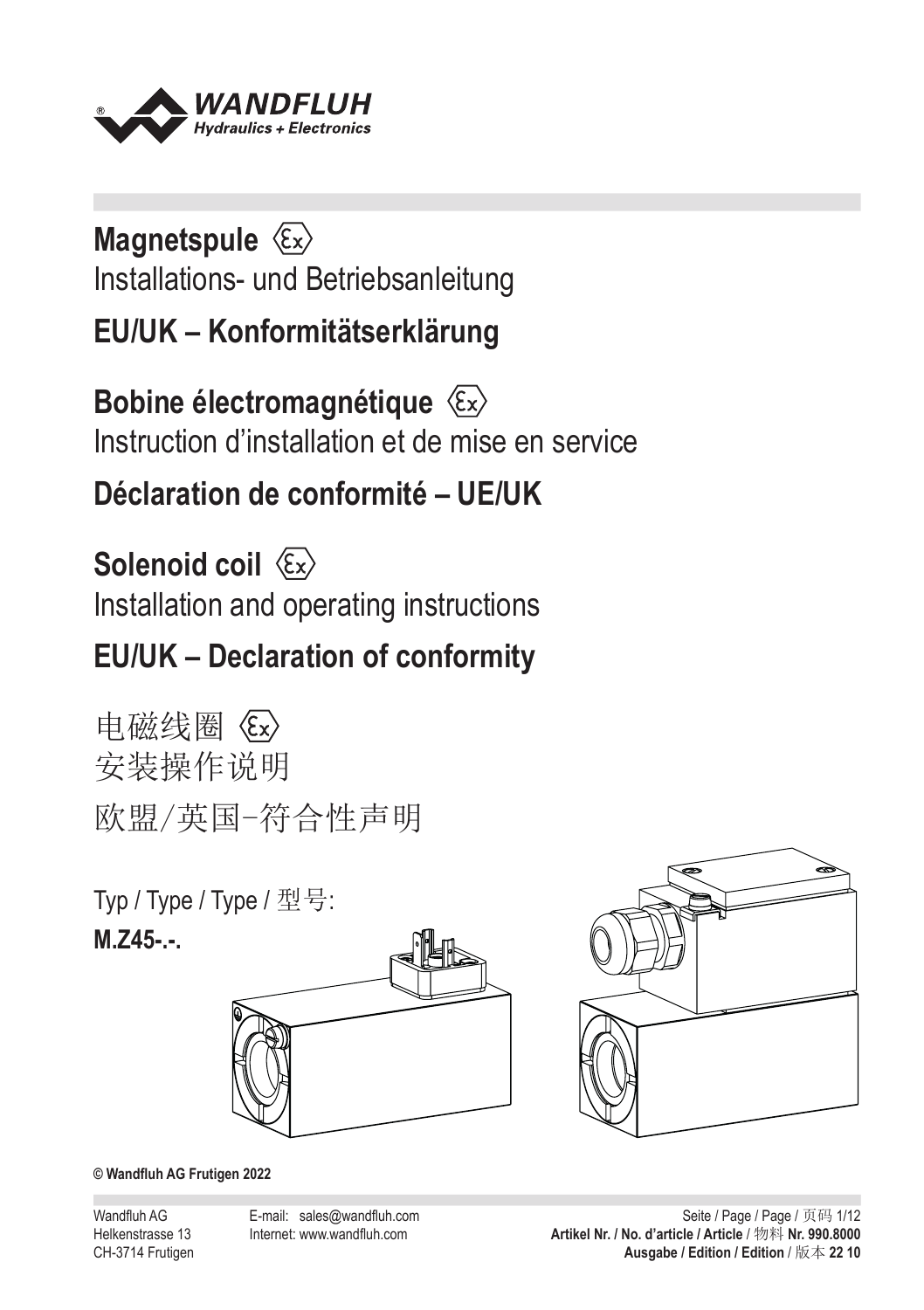# **Gesamtansicht / Vue générale**

**Overall view /** 外形图

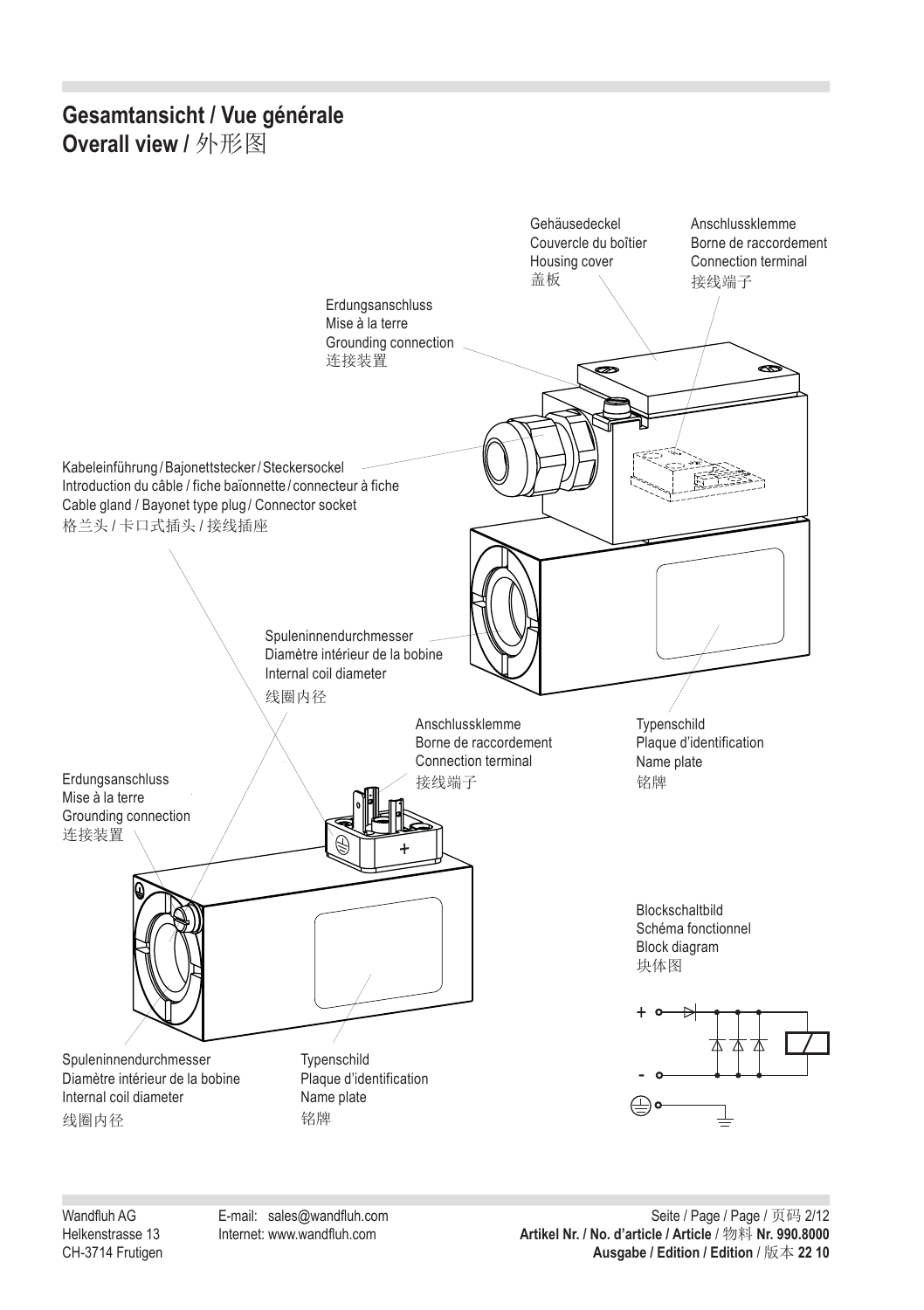# **1 Typenbezeichnung / 1 Désignation du modèle**

| Mobilausführung<br>mit Stahlgehäuse                                                                                                    | Exécution mobile<br>avec boîtier en acier                                                                                                                  |                                                                       | M                                                        |  | 45 |  |  | # |  |
|----------------------------------------------------------------------------------------------------------------------------------------|------------------------------------------------------------------------------------------------------------------------------------------------------------|-----------------------------------------------------------------------|----------------------------------------------------------|--|----|--|--|---|--|
| Klemmenkasten mit<br>Kabelverschraubung M20x1,5<br>Bajonettstecker<br><b>DIN-Stecker</b><br>Deutsch-Stecker<br><b>AMP Junior Timer</b> | Boîtier de raccordement avec<br>presse-étoupe M20x1,5<br>Connecteur à baïonnette<br><b>DIN-Connecteur</b><br>Deutsch-Connecteur<br><b>AMP Junior Timer</b> |                                                                       | K<br>$\mathbb{\overline{B}}$<br>$\overline{D}$<br>G<br>ℾ |  |    |  |  |   |  |
| Schutzart Eigensicherheit                                                                                                              | Genre de protection: sécurité intrinsèque                                                                                                                  |                                                                       |                                                          |  |    |  |  |   |  |
| Quadrat 45 mm Gehäuse                                                                                                                  | Corps de boîtier carré 45 mm                                                                                                                               |                                                                       |                                                          |  |    |  |  |   |  |
| Spulenwiderstand                                                                                                                       | Résistance de la bobine                                                                                                                                    | $100 \Omega$<br>$152 \Omega$                                          | [100]<br>152                                             |  |    |  |  |   |  |
| Temperaturbereich                                                                                                                      | Groupe d'appareils                                                                                                                                         | $-25^{\circ}$ C bis / à<br>-40 °C bis / à M224<br>-60 °C bis / à M238 |                                                          |  |    |  |  |   |  |
| Anderungs-Index (wird vom Werk eingesetzt)                                                                                             |                                                                                                                                                            | Indice de modification (déterminé par l'usine)                        |                                                          |  |    |  |  |   |  |

# **1 Type Designations / 1** 型号描述

|                                                                                                                                           |                                                                                     |                                                               | M                                                                 |              |          | 45 |  |  | # |  |
|-------------------------------------------------------------------------------------------------------------------------------------------|-------------------------------------------------------------------------------------|---------------------------------------------------------------|-------------------------------------------------------------------|--------------|----------|----|--|--|---|--|
| Mobile type with steel housing                                                                                                            | 可移动式的钢制壳体                                                                           |                                                               |                                                                   |              |          |    |  |  |   |  |
| Terminal box with cable screw<br>connection M20x1.5<br>Bajonet connector<br>DIN-Connector<br>Deutsch-Connector<br><b>AMP Junior Timer</b> | 带有电缆螺纹接口的端子盒<br>M20x1.5<br>Bajonet 连接器<br>DIN标插头<br>德驰插头<br><b>AMP Junior Timer</b> |                                                               | K<br>$\overline{\mathsf{B}}$<br>$\overline{\mathsf{D}}$<br>G<br>ℾ |              |          |    |  |  |   |  |
| Protection type intrinsically safe 本质安全型                                                                                                  |                                                                                     |                                                               |                                                                   |              |          |    |  |  |   |  |
| 45 mm square housing                                                                                                                      | 45 mm 方形壳体                                                                          |                                                               |                                                                   |              |          |    |  |  |   |  |
| Coil resistance                                                                                                                           | 线圈电阻                                                                                | $100 \Omega$<br>152 $\Omega$                                  | [100]<br>152                                                      |              |          |    |  |  |   |  |
| Equipment group                                                                                                                           | 设备组                                                                                 | $-25^{\circ}$ C to<br>$-40\degree$ C to<br>$-60^{\circ}$ C to |                                                                   | M224<br>M238 |          |    |  |  |   |  |
| Design-Index (Subject to change)                                                                                                          |                                                                                     | 设计索引                                                          |                                                                   |              | (根据项目变化) |    |  |  |   |  |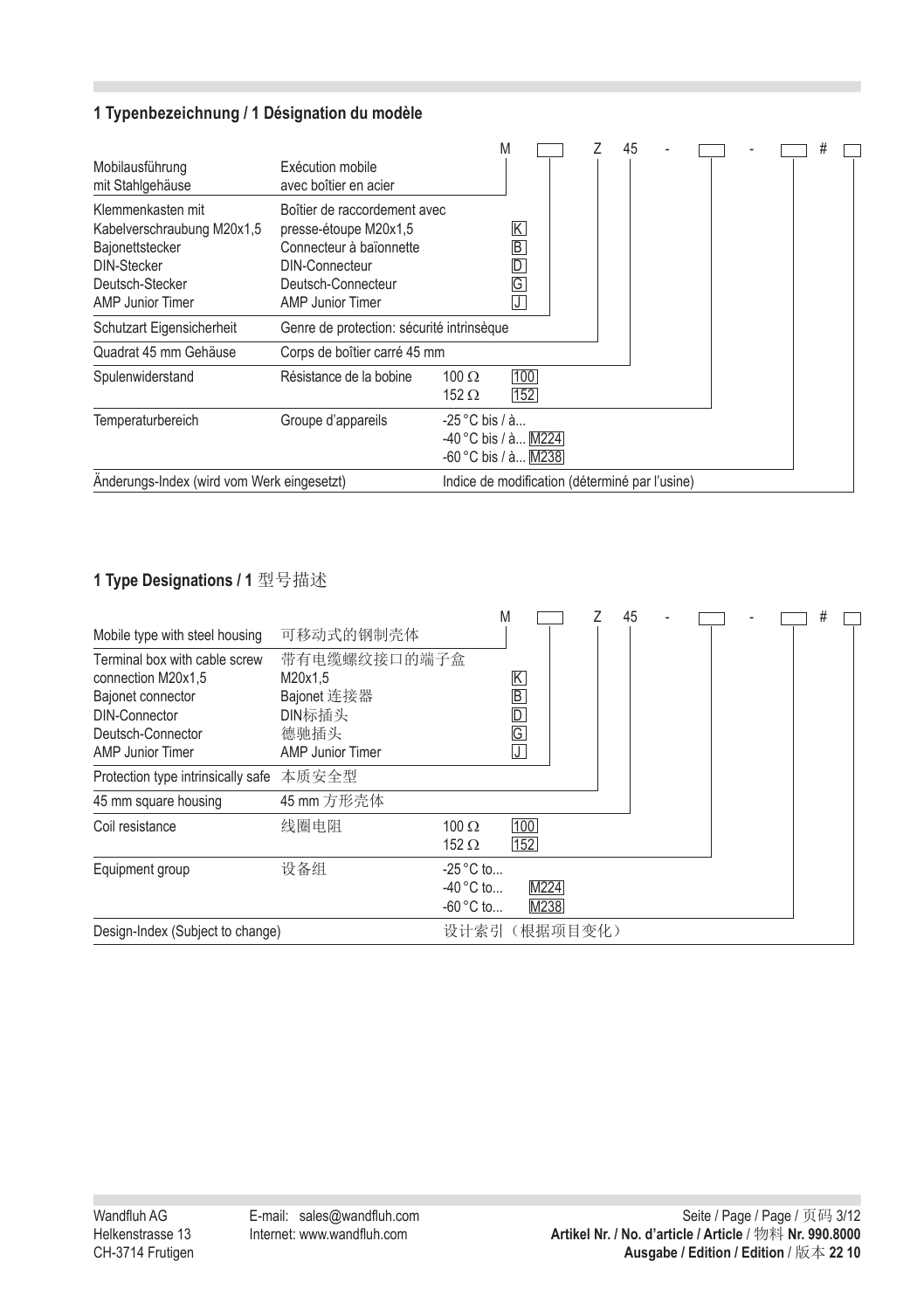# **2 Sicherheit**

#### **Bestimmungsgemässe Verwendung**

Magnetspulen der Typen **M.Z45-.-.**, montiert auf einem Ankerrohr, sind vorgesehen zur Betätigung von Ventilen in explosionsgefährdeten Bereichen. Die Magnetspulen sind ausgeführt in der Zündschutzart «Eigensicherheit» und verfügen über Baumusterprüfbescheinigungen nach ATEX, UKEX, IECEx und CCC. Die Magnetspulen sind vorgesehen für den Betrieb an eigensicheren Stromversorgungen.

Einbaubedingungen und Betriebsbedingungen sind einzuhalten. Der zur Anwendung passende Magnetspulentyp sollte mit dem Hersteller Wandfluh AG Frutigen oder seinen Repräsentanten ausgewählt werden.

# **Autorisierte Personen**

Die hier beschriebenen Arbeiten dürfen nur durch qualifizierte Personen ausgeführt werden.

Qualifizierte Personen müssen mindestens «elektrotechnisch unterwiesen» sein (äquivalent EN 60 204).

#### **Zu dieser Installations- und Betriebsanleitung**

Diese Installations- und Betriebsanleitung ist Bestandteil des Produktes und ist in die entsprechenden Betriebsanleitungen der übergeordneten Anlagen oder Maschinen zu integrieren.

# **3 Allgemeine Gefahrenhinweise**



Die Versorgungsspannung darf die unter «Sicherheitstechnische Grenzwerte» aufgeführten Grössen nicht überschreiten.



Für die Aufrechterhaltung des Explosionsschutzes ist die Magnetspule nur an zugelassene eigensichere Stromkreise anzuschliessen.

Für die Aufrechterhaltung des Explosionsschutzes sind die Montagehinweise zu beachten. Insbesondere ist die Magnetspule in den Potentialausgleich der übergeordneten Anlage zu integrieren.

# **4 Gewährleistung**

Ein sicherer und störungsfreier Betrieb ist nur gewährleistet, wenn die Anforderungen dieser Installations- und Betriebsanleitung vollumfänglich eingehalten werden. Massgebend für die Geltendmachung von Rechtsansprüchen ist die deutsche Fassung. Bei Nichtbeachtung wird keine Haftung durch die Wandfluh AG Frutigen übernommen.

Technische Änderungen und Änderungen im Lieferumfang sind vorbehalten.

# **2 Sécurité**

#### **Utilisation selon la détermination**

Les bobines électro-magnétiques des modèles **MKZ45-.-.**, montées sur un tube d'armature sont prévues pour l'actionnement de valves dans des domaines avec risques d'explosion. Les bobines électro-magnétiques sont exécutées dans la classe de protection «sécurité intrinsèque» et disposent de l'attestation d'examen selon ATEX, UKEX, IECEx und CCC. Elles sont prévues pour le service avec alimentations en courant avec sécurité intrinsèque.

Il faut respecter les conditions de montage et de service. Le modèle de la bobine électro-magnétique adaptée à l'utilisation doit être choisi en accord avec le fabricant Wandfluh AG Frutigen ou avec ses représentants.

#### **Personnes autorisées**

Les travaux mentionnés ici ne peuvent être exécutés que par des personnes qualifiées.

Les personnes qualifiées sont celles qui sont au minimum «instruites en électrotechnique» (équivalent à EN 60 204).

#### **Concernant cette instruction d'installation et de mise de service**

Cette instruction d'installation et de mise en service fait partie du produit et est à intégrer aux instructions de service des installations ou machines d'ordre supérieur.

# **3 Remarques générales de danger**



La tension d'alimentation ne doit pas dépasser les valeurs définies sous «valeurs limites techniques de sécurité».



Pour le maintien de la protection antidéflagrante, il faut raccorder la bobine seulement au réseau électrique à sécurité intrinsèque autorisé.

Pour le maintien de la protection antidéflagrante, il faut respecter les indications de montage. Il faut en particulier intégrer la bobine électro-magnétique dans l'équilibre de potentiel de l'installation d'ordre supérieur.

# **4 Prestation de garantie**

Un service sûr et sans panne est seulement garanti si les exigences de cette instruction d'installation et de mise en service sont entièrement tenues. La version allemande est déterminante pour des prétentions juridiques valables. En cas de non-observation, Wandfluh AG Frutigen n'assure aucune responsabilité.

Sous réservé de modifications techniques et de modifications de la définition des fournitures.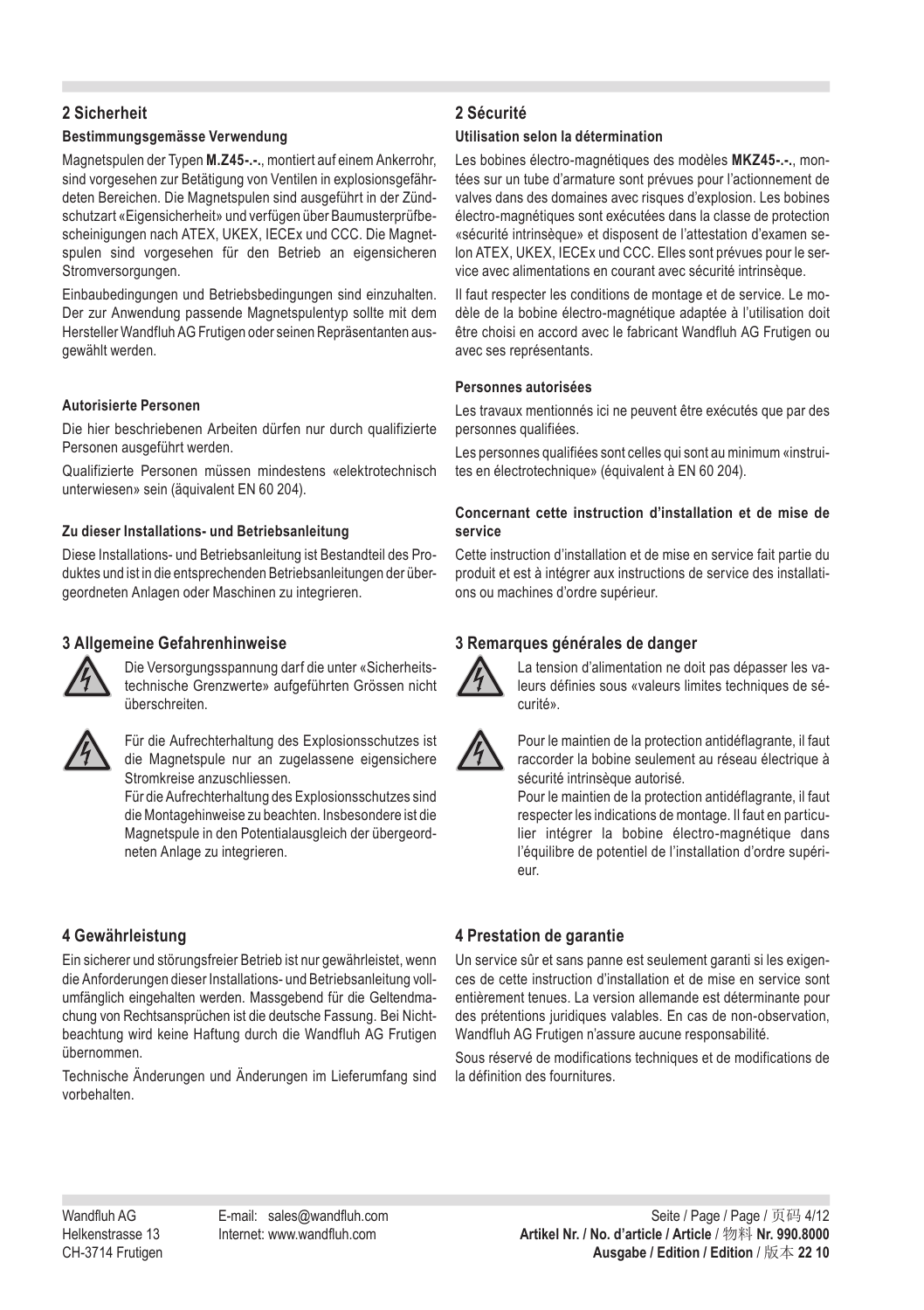# **2 Safety**

#### **Use in line with the intended purpose**

Solenoid coils of the types **MKZ45-.-.**, installed on an armature tube, are foreseen for he actuation of valves in explosion hazard areas. The solenoid coils are constructed in the ignition protection class «intrinsically safe» and have type examination certifications in accordance with ATEX, UKEX, IECEx und CCC. The solenoid coils are foreseen for operation with intrinsically safe electric power supplies.

Installation conditions and operating conditions have to be observed. The solenoid coil type suitable for the application should be selected together with the manufacturer Wandfluh AG Frutigen or his representatives.

#### **Authorised Persons**

The work described here must only be carried out by qualified persons.

Qualified are persons who have been at least «electro-technically instructed» (equivalent to EN 60 204).

#### **About these installation and operating instructions**

These installation and operating instructions are a component part of the product and have to be integrated into the corresponding operating instructions of the superordinate installations or machines.

# **3 General remarks about danger**



The supply voltage must not exceed the values indicated under «technical safety limit values».



For maintaining the explosion protection, the solenoid coil has to be connected to certified intrinsically safe electric circuits.

For maintaining the explosion protection, the installation instructions have to be observed. In particular, the solenoid coil has to be integrated in the potential equalisation of the superordinate installation.

# **4 Guarantee**

A safe operation without any problems is only assured, if the requirements of these installation and operating instructions are completely adhered to. Decisive for the assertion of legal rights is the german language version. In case of non-observance, Wandfluh AG assumes no liability.

Subject of technical changes and changes in the scope of delivery.

# **2** 安全性

符合预期用途

**MKZ45**类型的电磁线圈安装于螺线管上,适用于操作爆 炸危险区域的电磁阀。电磁线圈的引燃防护等级为《本 质安全》型,并具有符合 ATEX, UKEX, IECEx 和 CCC 的标准认证。电磁线圈需要使用本质安全型电源。 必须遵守安装条件及操作条件。电磁线圈的应用选型需 制造商Wandfluh AG或者其技术合作伙伴的参与。

授权操作人员 此处描述的工作只能由授权人员执行 合格人员至少受过《电子技术指导》培训(相当于EN 60 204)

关于安装及操作说明

这些安装及操作说明是产品的组成部分,必须存在于上 级设备或机器的相应操作说明之中。

# **3** 危险概述

电源电压不得超过《技术安全限值》中规定的 值。



为了达到持续防爆,电磁线圈必须链接到经过 认证的本质安全型电路。

为了达到持续防爆,必须遵守安装说明。特别 是电磁线圈必须集成上位装置的电位均衡导 线。

# **4** 质保

只有完全遵守这些安装及操作说明的要求,才能确保没 有任何问题的安全操作。德语版声明具有明确的法律效 力。对于不遵守相关规定的行为,万福乐公司不承担任 何责任。

技术变更及交付时间变更的问题。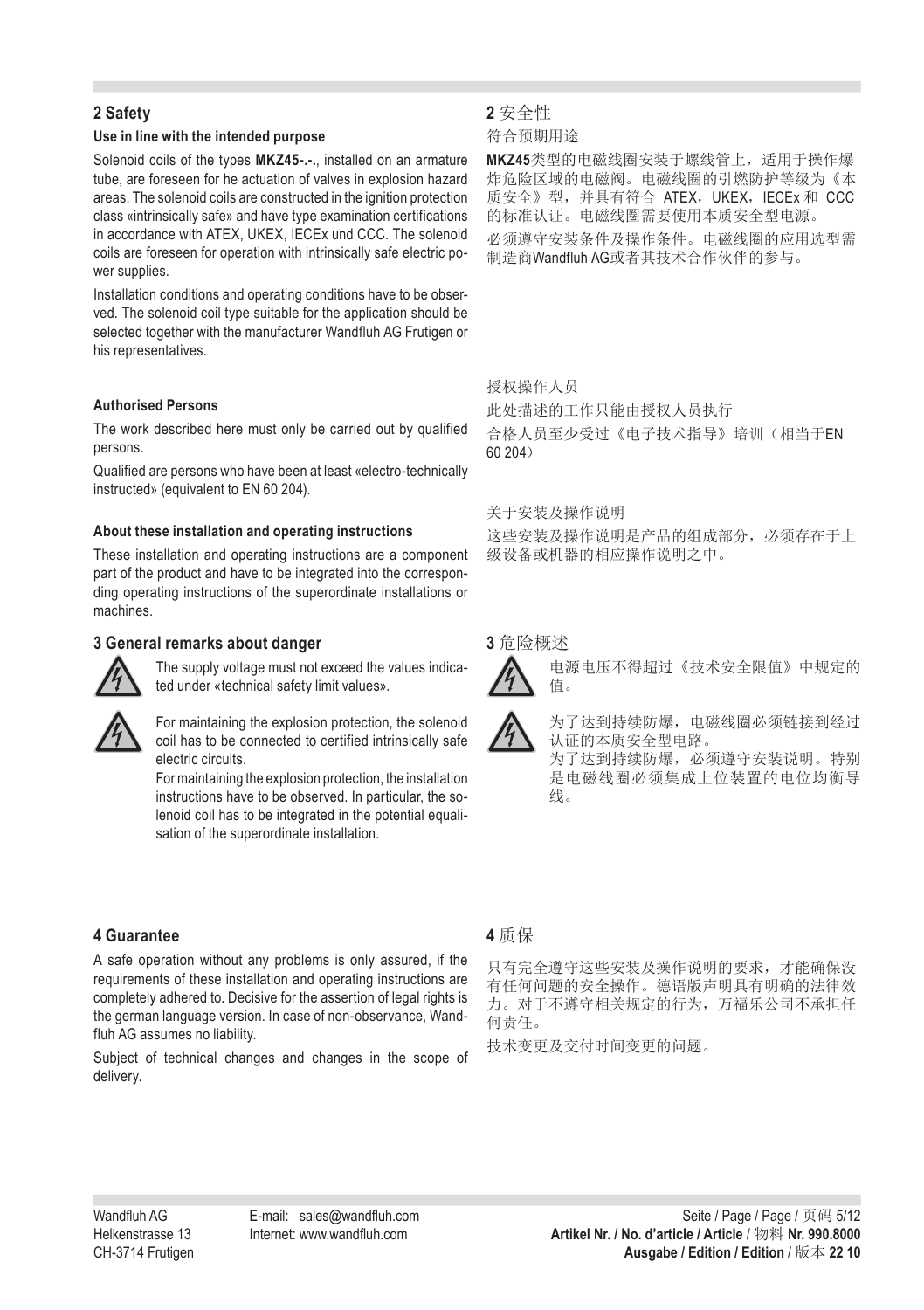# **5 Explosionsschutz**

### **Gerätegruppe I, Bergbau:**

Magnetspulen in dieser Ausführung dürfen eingesetzt werden in explosionsgefährdeten Bereichen gemäss den Zertifizierungen:

# **5 Protection antidéflagrante**

#### **Groupe d'appareils I, mines:**

Les bobines électro-magnétiques de cette exécution peuvent être mises en service dans les domaines avec danger d'explosion selon les certifications:

| Baumusterprüfbescheinigung            | Zertifizierung                            |          | Ta max.         |                 |          |
|---------------------------------------|-------------------------------------------|----------|-----------------|-----------------|----------|
| Attestation d'examen                  | Certifications                            | M238     | M224            | Standard        |          |
| SEV 16 ATEX 0127 X<br>CML 22UKEX2141X | $\langle \xi \chi \rangle$   M1 Exia   Ma | $-60 °C$ | $-40^{\circ}$ C | $-25^{\circ}$ C | $+60 °C$ |
| <b>IECEX SEV 16.0005X</b>             | Ex ia I Ma                                | $-60 °C$ | $-40 °C$        | $-25^{\circ}$ C | $+60 °C$ |

#### **Gerätegruppe II, übrige Bereiche:**

Magnetspulen in dieser Ausführung dürfen eingesetzt werden in explosionsgefährdeten Bereichen gemäss den Zertifizierungen:

Les bobines électro-magnétiques de cette exécution peuvent être mises en service dans les domaines avec danger d'explosion selon les certifications:

**Groupe d'appareils II, autres domaines:**

| Baumusterprüfbescheinigung | Zertifizierung                                                    |          | Ta max.         |                 |                 |
|----------------------------|-------------------------------------------------------------------|----------|-----------------|-----------------|-----------------|
| Attestation d'examen       | Certifications                                                    |          | M224            | Standard        |                 |
| SEV 16 ATEX 0127 X         | II 1 G Ex ia IIC T5 Ga<br>.≿x                                     | $-60 °C$ | $-40^{\circ}$ C | $-25^{\circ}$ C | $+60 °C$        |
| CML 22UKEX2141X            | $\langle \epsilon_{\mathsf{x}} \rangle$<br>II 1 G Ex ia IIC T6 Ga | $-60 °C$ | $-40^{\circ}$ C | $-25^{\circ}$ C | $+45^{\circ}$ C |
| <b>IECEx SEV 16.0005X</b>  | Ex ia IIC T5 Ga                                                   | $-60 °C$ | $-40^{\circ}$ C | $-25^{\circ}$ C | $+60 °C$        |
|                            | Ex ia IIC T6 Ga                                                   | $-60 °C$ | $-40\degree C$  | $-25^{\circ}$ C | $+45^{\circ}$ C |
| CCC:                       | OC)<br>Ex ia IIC T5 Ga                                            | $-60 °C$ | $-40^{\circ}$ C | $-25^{\circ}$ C | $+45^{\circ}$ C |
|                            | $(\alpha)$<br>Ex ia IIC T6 Ga                                     | $-60 °C$ | $-40^{\circ}$ C | $-25^{\circ}$ C | $+45^{\circ}$ C |

Bei Einsatz in Zone 0 darf die Magnetspule nur an eigensichere Stromkreise der Kategorie ia angeschlossen werden.

Bei Einsatz in Zone 1 und 2 darf die Magnetspule an eigensichere Stromkreise der Kategorien ia und ib angeschlossen werden.

Die sicherheitstechnischen Grenzwerte sind einzuhalten (siehe technische Daten).

# **6 Einsatz in Zone 0**

Das Magnetventil ist sicher zu befestigen, z.B. durch stabile Verschraubung an Trägerelementen, so dass es sich auch bei Schaltvorgängen nicht bewegen kann.

Die Errichtungsbestimmungen gemäss EN-60079-14, Abschnitt 12.3 müssen eingehalten werden.

Das Magnetventil oder Teile davon dürfen nicht als Trennwand für die Zone 0 genutzt werden.

Wenn Versorgungsleitungen durch die Trennwand der Zone 0 geführt werden (z.B. beim Einbau in Behältern) sind die Anforderungen der EN 60079-26, Abschnitt 4.2.5 einzuhalten.

Pour le service en zone 0, la bobine ne peut être raccordée qu'à un réseau à sécurité intrinsèque de la catégorie ia.

Pour le service en zones 1 et 2, la bobine ne peut être raccordée qu'à des réseaux à sécurité intrinsèque des catégories ia et ib.

Les valeurs limites techniques de sécurité sont à respecter (voir données techniques).

# **6 Service en zone 0**

Il faut sécuriser mécaniquement la valve él.-magnétique, p.ex. par des raccordements stables sur les éléments porteurs, de sorte qu'elle ne puisse pas bouger lors de commutations.

Les conditions de montage selon EN-60079-14, paragraphe 12.3, sont à tenir.

La valve ou des parties de celle-ci ne doivent pas être utilisées comme paroi de séparation pour la zone 0.

Si des conduites d'alimentation doivent passer par la paroi (p.ex. lors d'un montage dans un réservoir), il faut remplir les exigences de la prescription EN 60079-26, paragraphe 4.2.5.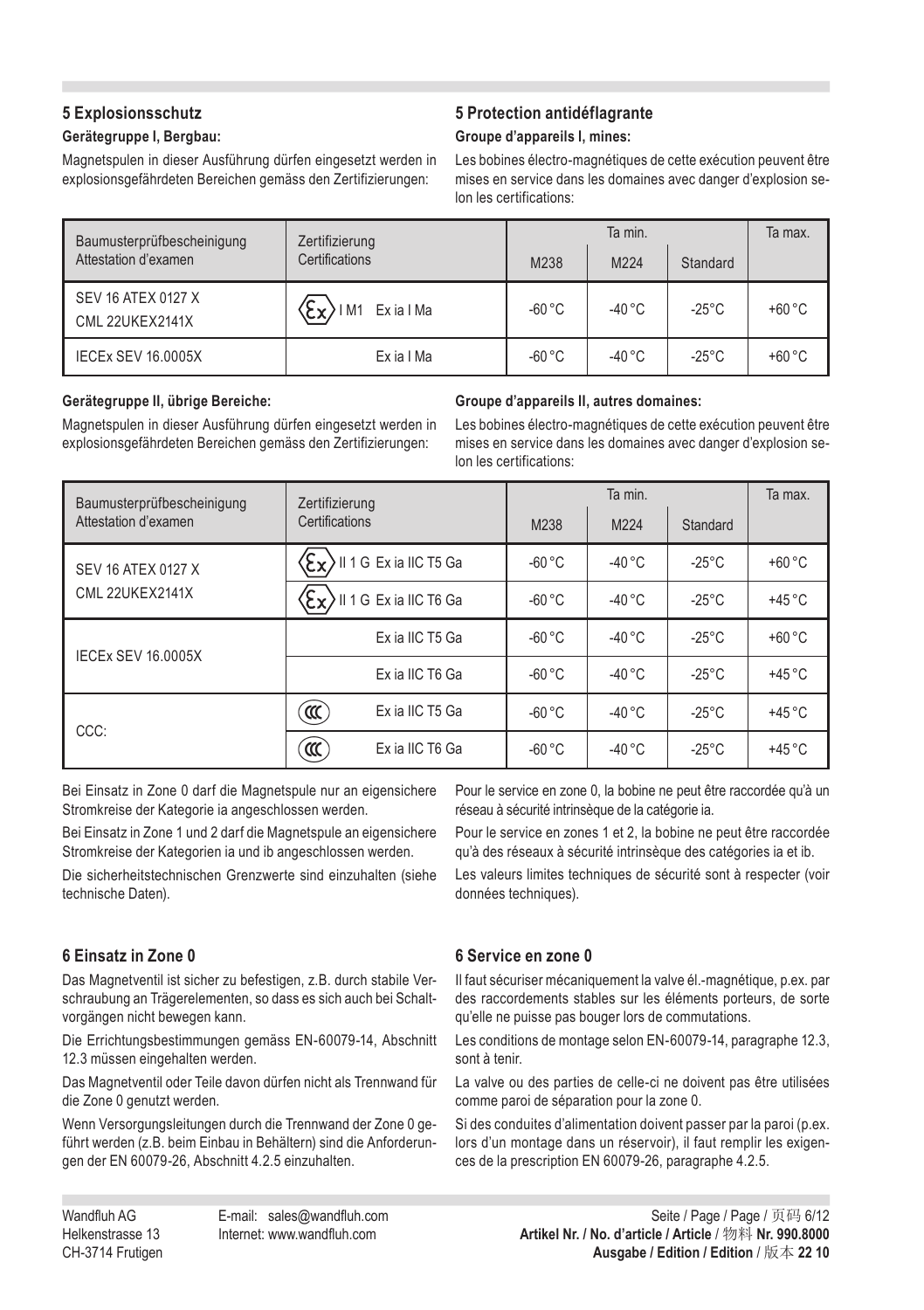# **5 Explosion protection**

### **Device group I, mining:**

# **5** 防爆

I组, 矿业:

Solenoid coils of this execution may be utilised in explosion hazard areas in accordance with the certifications:

该型号的电磁线圈可根据以下证书用于爆炸危险区域

| <b>Examination certificate</b>        | Certification      | Ta min./ 最低温度. | Ta max.         |                  |          |
|---------------------------------------|--------------------|----------------|-----------------|------------------|----------|
| 型号描述                                  | 证书                 | M238           | M224            | Standard /<br>标准 | 最高温度     |
| SEV 16 ATEX 0127 X<br>CML 22UKEX2141X | Ex ia I Ma<br>1 M1 | $-60 °C$       | -40 °C          | $-25^{\circ}$ C  | $+60 °C$ |
| <b>IECEx SEV 16.0005X</b>             | Ex ia I Ma         | $-60 °C$       | $-40^{\circ}$ C | $-25^{\circ}$ C  | $+60 °C$ |

#### **Device group II, other areas:**

I I 组, 其他区域:

Solenoid coils of this execution may be utilised in explosion hazard areas in accordance with the certifications:

该型号的电磁线圈可根据以下证书用于爆炸危险区域:

| Examination certificate               | Certification                                                           |          | Ta max.         |                  |                 |
|---------------------------------------|-------------------------------------------------------------------------|----------|-----------------|------------------|-----------------|
| 型号描述                                  | 证书                                                                      | M238     | M224            | Standard /<br>标准 | 最高温度            |
| SEV 16 ATEX 0127 X<br>CML 22UKEX2141X | Έχ<br>II 1 G Ex ia IIC T5 Ga                                            | $-60 °C$ | $-40 °C$        | $-25^{\circ}$ C  | $+60 °C$        |
|                                       | $\langle \! \! \epsilon_{\mathsf{x}} \rangle$<br>II 1 G Ex ia IIC T6 Ga | $-60 °C$ | $-40 °C$        | $-25^{\circ}$ C  | $+45^{\circ}$ C |
| <b>IECEx SEV 16.0005X</b>             | Ex ia IIC T5 Ga                                                         | $-60 °C$ | $-40^{\circ}$ C | $-25^{\circ}$ C  | $+60^{\circ}$ C |
|                                       | Ex ia IIC T6 Ga                                                         | $-60 °C$ | $-40 °C$        | $-25^{\circ}$ C  | $+45^{\circ}$ C |
| CCC:                                  | O<br>Ex ia IIC T5 Ga                                                    | $-60 °C$ | $-40 °C$        | $-25^{\circ}$ C  | $+45^{\circ}$ C |
|                                       | O<br>Ex ia IIC T6 Ga                                                    | $-60 °C$ | $-40^{\circ}$ C | $-25^{\circ}$ C  | $+45^{\circ}$ C |

In case of applications in zone 0, the solenoid coil must only be connected to intrinsically safe electric circuits of the category ia.

In case of applications in zones 1 and 2, the solenoid coil may be connected to intrinsically safe electric circuits of the categories ia and ib.

The technical safety limit values have to be complied with (refer to Technical data).

# **6 Applications in zone 0**

The solenoid valve has to be securely fixed, e.g., by means of a stable screw connection to supporting elements, so that it cannot move even during switching operations.

The installation conditions in accordance with EN-60079-14, section 12.3 have to be complied with.

The solenoid valve or any parts of it must not be utilised as separating wall for the zone 0.

If supply lines are conducted through the separating wall of the zone 0 (e.g., for installation in reservoirs) the requirements of EN 60079-26, section 4.2.5 have to be complied with.

若应用在0区,则电磁线圈只能连接到ia类本质安全型电 路。

若应用在1区和2区,则电磁线圈可以连接到ia类和ib类本 质安全型电路。

必须遵守技术安全限值(请参阅技术参数)。

# **6** 0区应用

电磁铁必须安装牢固,例如通过坚固的螺纹牢牢地固定 在支撑元件上,使其即使在操作时也不能移动。 必须遵守EN-60079-14第12.3节中的安装条件。

电磁阀或其任何部分不得用作0区的分隔壁。如果供应 管线穿过0区的隔离墙(例如, 安装在水库中), 则必 须符合EN 60079-26第4.2.5节的要求。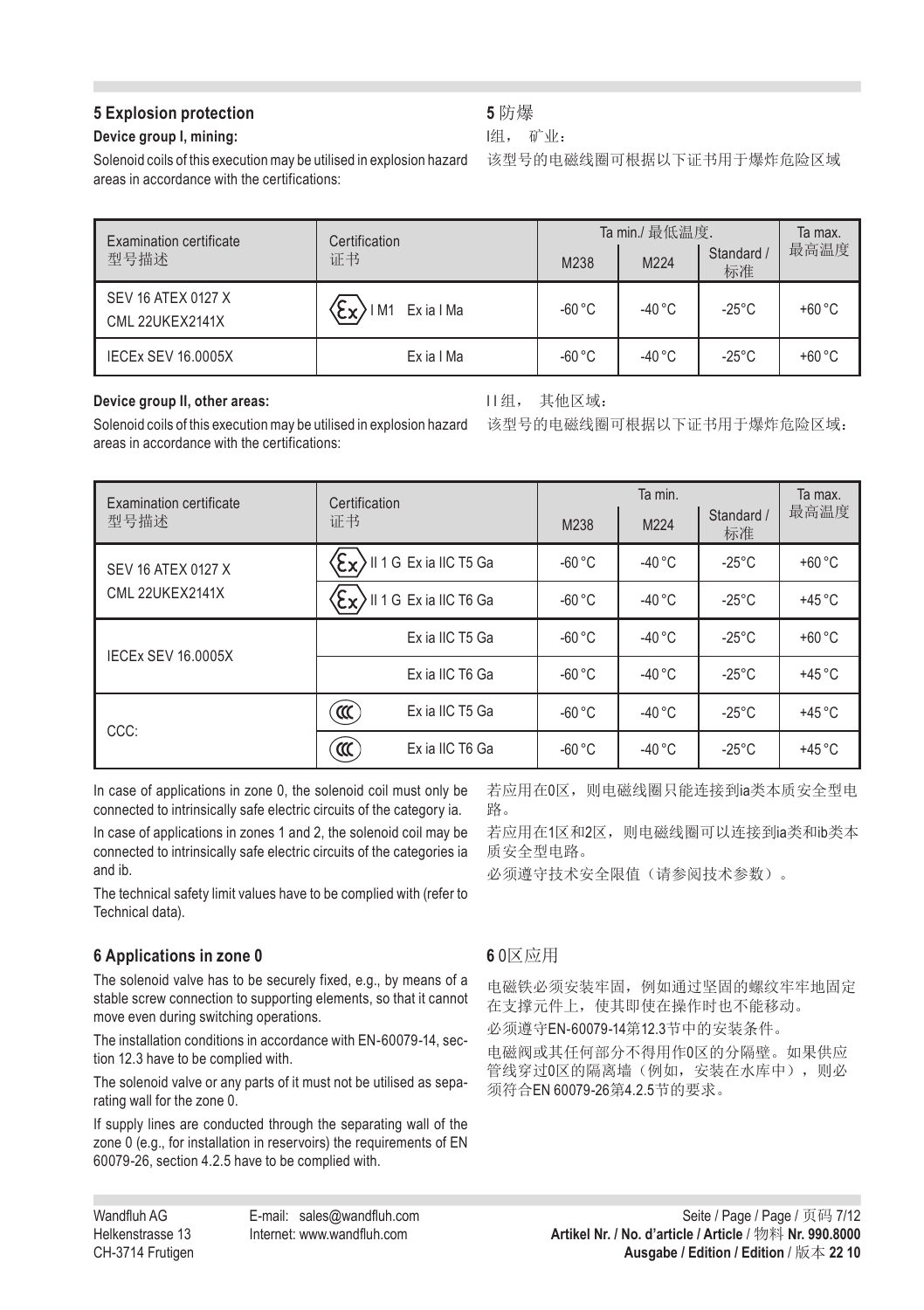# **7 Technische Daten**

Magnetspulen in dieser Ausführung sind vorgesehen für den Anschluss an eigensichere Stromquellen mit folgenden **Sicherheitstechnischen Grenzwerten:**

# **7 Données techniques**

La bobine él.-magnétique est prévue pour le raccordement aux circuits électriques à sécurité intrinsèque avec les valeurs limites **techniques de sécurité suivantes:**

|                                                                  | Gerätegruppe I / Bergbau<br>Groupe d'appareils I / mines                                                                          | Gerätegruppe II / übrige Bereiche<br>Groupe d'appareils II / autres domaines |  |  |  |
|------------------------------------------------------------------|-----------------------------------------------------------------------------------------------------------------------------------|------------------------------------------------------------------------------|--|--|--|
| Leerlaufspannung / Tension à vide                                | Ui $\leq 30$ V                                                                                                                    | Ui $\leq 30$ V                                                               |  |  |  |
| Kurzschlussstrom / Courant de court-circuit                      | $\text{li} \leq 3.25 \text{ A}$                                                                                                   | $\mathsf{li} \leq 0.8 \mathsf{A}$                                            |  |  |  |
| Innere Induktivität / Inductivité interne                        | unwirksam / ineffective, Li $\approx 0$                                                                                           | unwirksam / ineffective, Li $\approx$ 0                                      |  |  |  |
| Innere Kapazität / Capacité interne                              | unwirksam / ineffective, $Ci \approx 0$                                                                                           | unwirksam / ineffective, $Ci \approx 0$                                      |  |  |  |
| Maximale Leistung / Puissance maximale                           | $Pi \leq 7.0 W$                                                                                                                   | $Pi \leq 3.0 W$                                                              |  |  |  |
| Elektrische Betriebswerte /<br>Valeurs électriques de service    | Gemäss Typenschild /<br>Selon la plaque d'identification                                                                          |                                                                              |  |  |  |
| Einschaltdauer / Facteur de marche                               | 100% (Dauerbetrieb) / 100% (service continu)                                                                                      |                                                                              |  |  |  |
| Umgebungstemperatur /<br>Température ambiante                    | siehe Zertifizierung im Kapitel Explosionsschutz<br>Voir certification au chapitre protection antidéflagrante                     |                                                                              |  |  |  |
| Relative Luftfeuchtigkeit /<br>Humidité relative de l'air        | Max. 95% (nicht betauend)<br>max. 95% (sans rosée)                                                                                |                                                                              |  |  |  |
| Schutz gegen Verschmutzung /<br>Protection contre les salissures | IP65 gemäss EN 60 529 mit entsprechender Kabelverschraubung<br>IP65 selon EN 60 529 avec raccordement de câble correspondant IP65 |                                                                              |  |  |  |

# **8 Betriebsbedingungen**

### **Stromversorgung**

- Oberschwingungen haben keinen Einfluss auf die Funktion, wenn der Effektivwert der Summe aller Spannungen der Nennspannung entspricht.
- Zulässige Spannungsimpulse: Spitzenwert ≤ 50 V
- Die für Spannungsunterbrechung/-unterschreitung zulässigen Werte sind abhängig vom Gerät (evtl. bei Hersteller erfragen).

# **Elektromagnetische Verträglichkeit**

- Die Magnetspulen geben keine Störungen gemäss EN 50081-1 ab.
- Die Magnetspulen sind störstrahlungsunempfindlich gemäss EN 64000-6-2.
- Für leitungsgeführte Störungen sind die Angaben zur Stromversorgung zu beachten.

# **Erhöhte Anforderungen**

Magnetspulen in dieser Ausführung sind vorgesehen für den Einsatz in stationärer Industriehydraulik sowie Mobilhydraulik.

Sie wurden erfolgreich auf Temperaturschock, Vibration und mechanischen Schock geprüft.

Dennoch garantiert der Hersteller nicht die Eignung und übernimmt keine Verantwortung für den Einsatz unter extremen Bedingungen.

# **8 Conditions de service**

#### **Alimentation en courant**

- Les harmoniques n'ont pas d'influence sur le fonctionnement quand la valeur effective de la somme de toutes les tensions correspond à la tension nominale.
- Impulsions de tension admissibles: Valeur de pointe ≤ 50 V
- Les valeurs autorisées d'interruption de tension, resp. de la tension minimum dépendent de l'appareil (consulter év. le fabricant).

# **Compatibilité él.-magnétique**

- Les bobines ne génèrent pas de perturbations selon EN 50081- 1.
- Les bobines sont insensibles au brouillage selon EN 64000-6-2.
- Il faut consulter les données de l'alimentation au sujet des perturbations conduites.

# **Exigences plus élevées**

Les bobines électro-magnétiques de cette exécution sont prévues pour le service en hydraulique industrielle stationnaire ainsi que l'hydraulique mobile.

Elles ont été éprouvées avec succès aux chocs de température, aux vibrations et aux chocs mécaniques.

Pourtant le fabricant ne garantit pas l'aptitude et ne prend aucune responsabilité pour la mise en service sous des conditions extrêmes.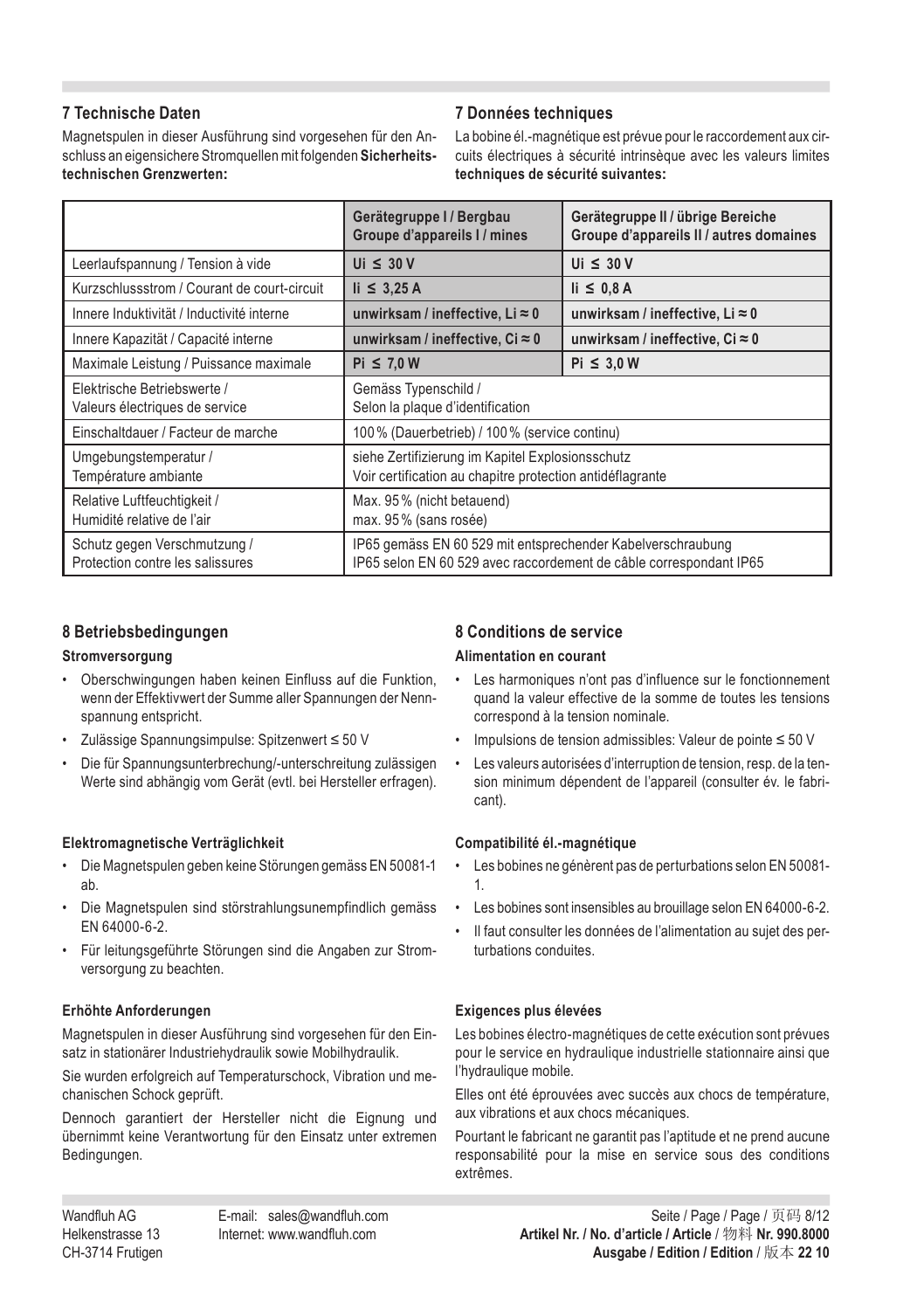# **7 Technical data**

The solenoid coil is foreseen for connection to intrinsically safe electric circuits with the following **technical safety limit values:**

# **7** 技术参数

电磁线圈用于连接本质安全电路,具有下列技术安全限 值:

|                                       | Device group / I mining<br>1组 1 矿业                                                                         | Device group II / other areas<br>/组 II 其他区域  |  |  |  |
|---------------------------------------|------------------------------------------------------------------------------------------------------------|----------------------------------------------|--|--|--|
| Open-circuit voltage / 工作电压           | Ui $\leq 30$ V                                                                                             | Ui $\leq 30$ V                               |  |  |  |
| Short-circuit current / 短路电流          | $\mathsf{li} \leq 3.25\,\mathsf{A}$                                                                        | $\mathsf{li} \leq 0.8 \mathsf{A}$            |  |  |  |
| Internal inductivity / 内部电感           | ineffective / 无效, Li ≈ 0                                                                                   | ineffective / 无效, Li ≈ 0                     |  |  |  |
| Innere Kapazität / 内部电容               | ineffective / $\pm \otimes$ , Ci $\approx$ 0                                                               | ineffective / $\pm \otimes$ , Ci $\approx$ 0 |  |  |  |
| Maximum power / 最大功率                  | $Pi \leq 7.0 W$                                                                                            | $Pi \leq 3.0 W$                              |  |  |  |
| Electrical operating values / 电气运行值   | In accordance with type designation / 按照指定型号                                                               |                                              |  |  |  |
| Operating time / 运行时间                 | 100% (continuous operation) / 100% (连续运行)                                                                  |                                              |  |  |  |
| Ambient temperature / 环境温度            | See certification in the chapter explosion protection /<br>请参阅防爆章节中的认证                                     |                                              |  |  |  |
| Relative air humidity / 相对湿度          | Max. 95% (not condensing) /<br>最大 95% (未冷却)                                                                |                                              |  |  |  |
| Protection against contamination / 防污 | IP65 according to EN 60 529 with corresponding cable screw connection IP65<br>符合EN 60 529的IP65, 并带有相应的电子螺纹 |                                              |  |  |  |

# **8 Operating conditions**

#### **Electric power supply**

- Harmonic oscillations have no influence on the function, if the effective value of the sum total of all voltages corresponds to the nominal voltage.
- Admissible voltage pulses: Peak value ≤ 50 V
- The values permissible for voltage interruption/-undershooting are dependent on the device (possibly enquire from the manufacturer).

#### **Electro-magnetic compatibility**

- The solenoid coils do not produce any interference in accordance with EN 50081-1.
- The solenoid coils are not susceptible to interfering radiation in accordance with EN 64000-6-2.
- For line conducted interference, the indications for the power supply have to be observed.

#### **Enhanced requirements**

Solenoid coils in this execution are foreseen for utilisation in stationary industrial hydraulics as well as in mobile hydraulics.

They have been successfully tested for temperature shock, vibration and mechanical shock.

Nonetheless the manufacturer does not guarantee the suitability and assumes no responsibility for the utilisation under extreme conditions.

# **8** 操作条件

#### 电力供应

- 如果所有电压之和的有效值等于标称电压,则谐波振荡 对函数没有影响。
- • 允许的电压脉冲:峰值≤50 V
- 允许的电压中断/欠冲允值取决于设备 (可向制造商查询)。

#### 电磁兼容性

- • 电磁线圈不产生任何干扰,请参照EN 50081-1。
- • 电磁线圈不受EN 64000-6-2规定的辐射干扰。
- • 对于线路传导干扰,必须依照电源指示。

#### 强化要求

此类电磁线圈可用于固定工业液压系统和移动液压系 统。

它们已经成功地测试了温度冲击、振动和机械冲击。

尽管如此,制造商并不保证其适用性,也不对极端条件 下的使用承担任何责任。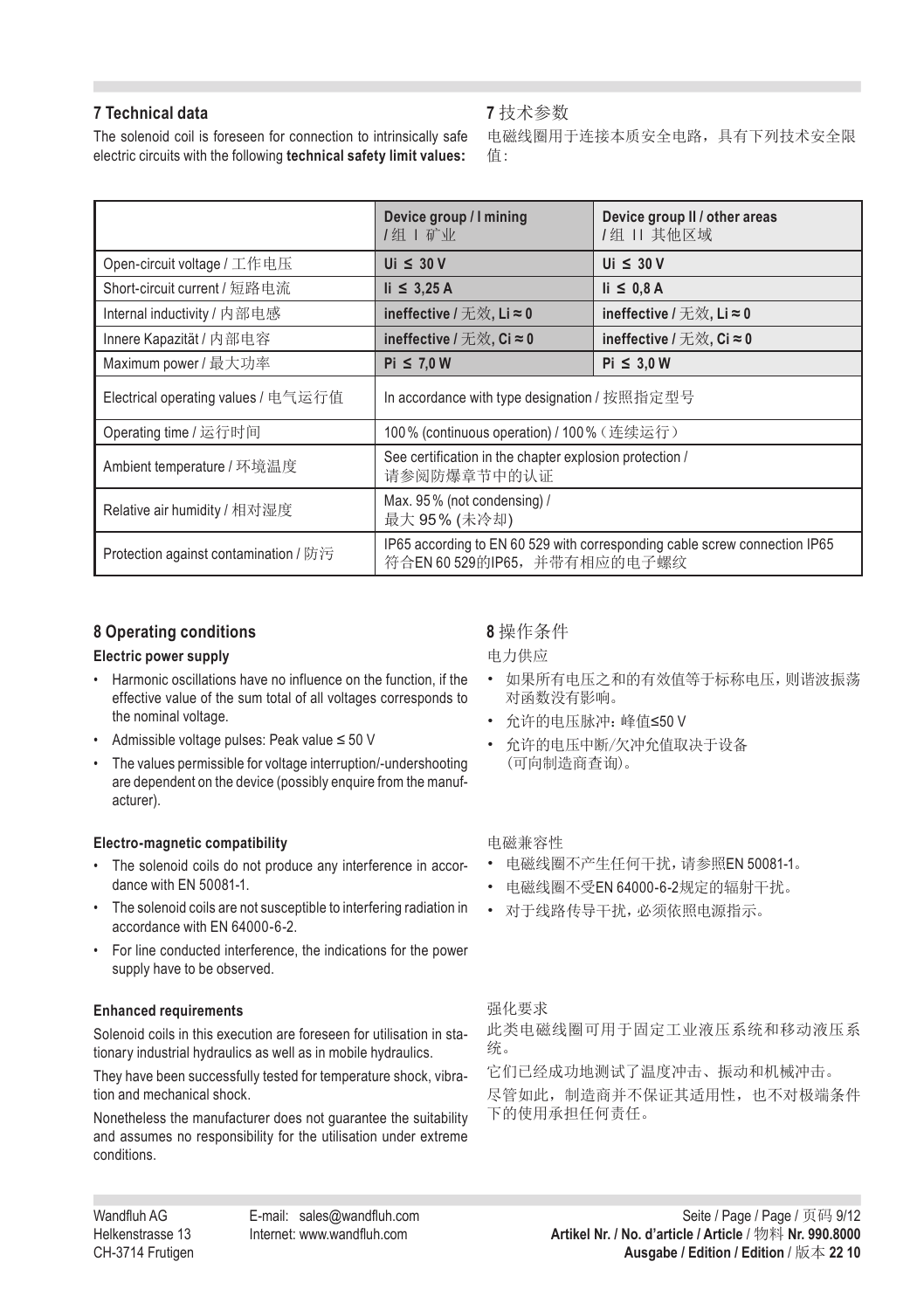# **9 Montage / Inbetriebnahme / Demontage**

#### Vor Beginn müssen «Sicherheit» und «Allgemeine Gefahrenhinweise» **gelesen und verstanden** worden sein.

#### **Montage**

# **Typen M.Z45-...**

- Magnetspule über Ankerrohr des Ventils schieben.
- Mit Sicherungsscheibe und Mutter befestigen.
- Mutter festziehen, bis Verdrehen oder Lösen der Magnetspule durch zu erwartende Erschütterungen nicht mehr möglich ist.

# **Elektrische Anschlussarbeiten**

# **Typ MKZ45-...**

- Deckel des Anschlussgehäuses mit geeignetem Schraubendreher öffnen.
- Magnetspule über ein zweiadriges Kabel anschliessen, dabei unbedingt die Polarität beachten, sonst keine Funktion!
- Deckel wieder schliessen und festschrauben.
- Magnetspule am äusseren Erdanschluss mit Schutzleiter verbinden.

# **Typ MBZ45-...**

- Der Anschluss erfolgt über eine dreipolige Bajonett-Steckverbindung gemäss VG 95234. Als Buchsenteil wird empfohlen: Typ CA 310\* E 10SL-3 SB\*\*\* der Firma ITT Cannon.
- Magnetspule am äusseren Erdanschluss mit Schutzleiter verbinden.

# **Typ MDZ45-...**

- Der Anschluss erfolgt über eine dreipolige DIN-Steckverbindung gemäss ISO 4400/DIN 43650.
- Magnetspule am äusseren Erdanschluss mit Schutzleiter verbinden, so zutreffend.

# **Typ MGZ45-...**

- Der Anschluss erfolgt über eine zweipolige Steckverbindung DT04-2P/DT06-2S.
- Magnetspule am äusseren Erdanschluss mit Schutzleiter verbinden.

# **Typ MJZ45-...**

- Der Anschluss erfolgt über eine zweipolige Steckverbindung AMP-Junior Timer.
- Magnetspule am äusseren Erdanschluss mit Schutzleiter verbinden.

# **Demontage**

### **Typen M.Z45-...**

- Anschlusskabel demontieren.
- Befestigungsmutter lösen und Magnetspule vom Ankerrohr nehmen.

# **10 Entsorgung**

Zur Sicherstellung des Explosionsschutzes dürfen die Magnetspulen **nicht repariert** werden.

Entsorgen gemäss den Richtlinien des jeweiligen Landes oder an den Hersteller zurücksenden.

# **9 Montage / mise en service / démontage**

Avant tout travail, **il faut lire et comprendre les rubriques** «Sécurité» et «Remarques générales de danger»

# **Montage**

# **Modèles M.Z45-...**

- Insérer la bobine sur le tube d'armature.
- Fixer avec rondelle de sécurité et écrou.
- Serrer l'écrou afin qu'une rotation ou un desserrage de la bobine él.-magnétique par des vibrations éventuelles soit impossible.

# **Travaux de raccordement électriques**

#### **Modèle MKZ45-…**

- Ouvrir le couvercle du boîtier de raccordement avec un tournevis approprié.
- Raccorder la bobine électro-magnétique avec un câble à deux conducteurs, respecter absolument la polarité, sinon pas de fonctionnement!
- Refermer à nouveau le couvercle et le visser fermement.
- Relier la bobine au raccordement de terre externe avec un conducteur de protection.

#### **Modèle MBZ45-…**

- Le raccordement s'effectue par une fiche tripolaire à baïonette selon VG 95234. Partie de fiche recommandée: Typ CA 310\* E 10SL-3 SB\*\*\* de la firme ITT Cannon.
- Relier la bobine au raccordement de terre externe avec un conducteur de protection.

#### **Modèle MDZ45-…**

- Le raccordement s'effectue par une fiche tripolaire à ISO 4400/ DIN 43650.
- Relier la bobine au raccordement de terre externe avec un conducteur de protection, si valable.

### **Modèle MGZ45-…**

- Le raccordement s'effectue par une fiche bipolaire à DT04-2P/ DT06-2S.
- Relier la bobine au raccordement de terre externe avec un conducteur de protection.

#### **Modèle MJZ45-…**

- Le raccordement s'effectue par une fiche bipolaire à AMP-Junior Timer.
- Relier la bobine au raccordement de terre externe avec un conducteur de protection.

# **Démontage**

# **Modèles M.Z45-…**

- Démonter le câble de raccordement.
- Libérer les écrous de fixation et ôter la bobine du tube d'armature.

# **10 Élimination**

Les bobines électromagnétiques **ne doivent pas être réparées**, ceci pour assurer la protection anti-déflagrante.

Procéder à l'élimination selon les directives du pays concerné ou renvoi au fabricant.

Wandfluh AG **E-mail:** sales@wandfluh.com **Seite / Page / Page / 页码 10/12** Nandfluh AG 30/12 Helkenstrasse 13 Internet: www.wandfluh.com **Artikel Nr. / No. d'article / Article** / 物料 **Nr. 990.8000** CH-3714 Frutigen **Ausgabe / Edition / Edition** / 版本 **22 10**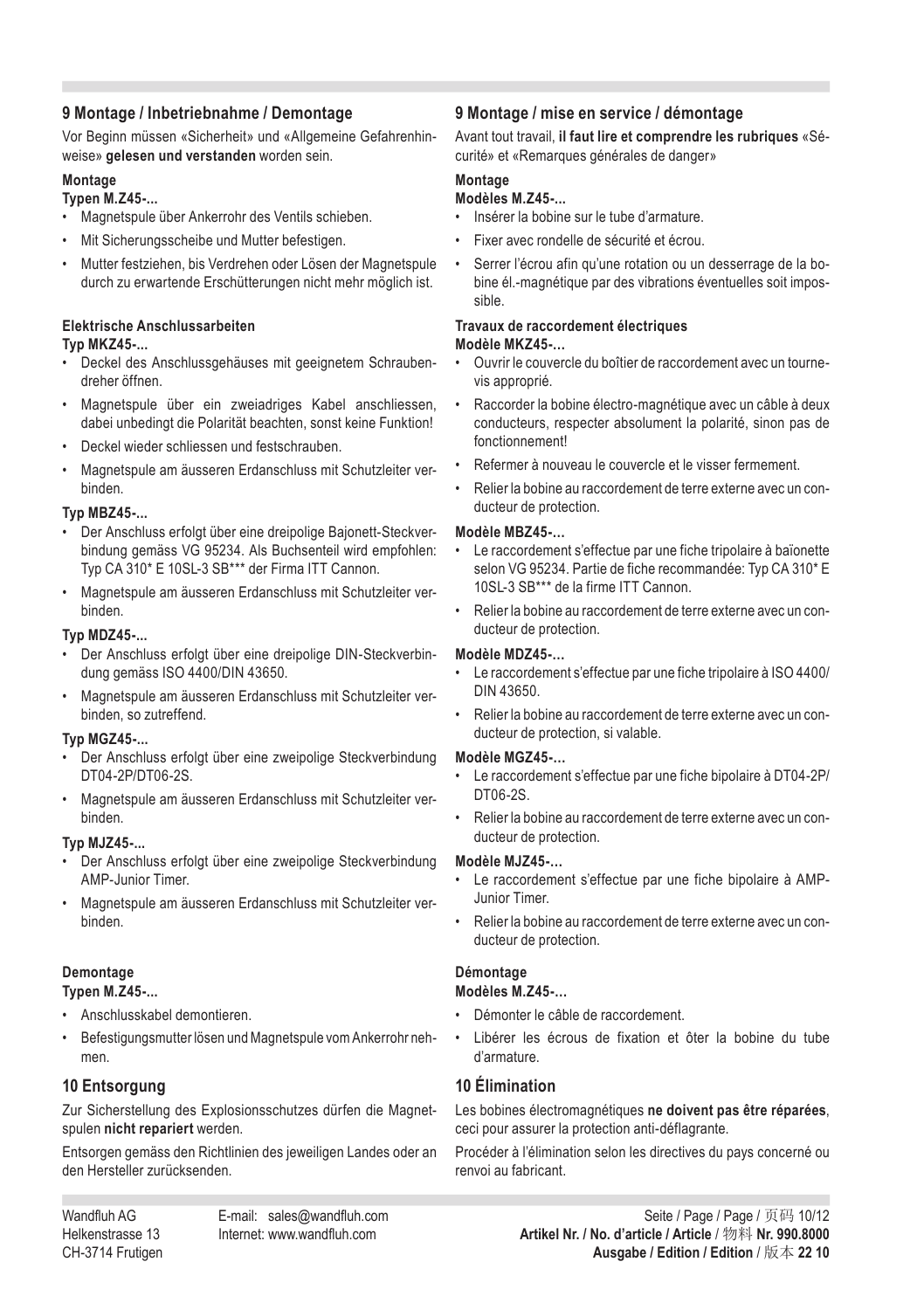# **9 Installation / commissioning / dismantling**

#### Before starting, «Safety» and «General remarks about danger» have to **have been read and understood**.

#### **Installation**

# **Types M.Z45-...**

- Slide the solenoid coil over the armature tube of the valve.
- Fix with retaining washer and nut.
- Tighten the nut until any turning or loosening of the solenoid coil due to jarring to be anticipated is not possible anymore.

#### **Electrical connection works Type MKZ45-...**

- Open the cover of the connection housing with a suitable screwdriver.
- Connect the solenoid coil with a twin core cable, in doing so, pay close attention to the polarity, otherwise no function!
- Close the cover again and screw it on.
- Connect the solenoid coil with a grounding conductor at the external grounding connection.

#### **Type MBZ45-...**

- The connection takes place with a three-pole bayonet connection in accordance with VG 95234. Recommended as socket type is: Type CA 310\* E 10SL-3 SB\*\*\* of the company ITT Cannon.
- Connect the solenoid coil with a grounding conductor at the external grounding connection.

#### **Type MDZ45-...**

- The connection takes place with a three-pole connection in accordance with ISO 440/DIN 43650.
- Connect the solenoid coil with a grounding conductor at the external grounding connection, if applicable.

#### **Type MGZ45-...**

- The connection takes place with a two-pole connection DT04- 2P/DT06-2S.
- Connect the solenoid coil with a grounding conductor at the external grounding connection.

# **Type MJZ45-...**

- The connection takes place with a two-pole connection AMP-Junior Timer.
- Connect the solenoid coil with a grounding conductor at the external grounding connection.

# **Dismantling**

# **Types M.Z45-…**

- Remove the connection cable
- Unscrew the fixing nut and remove the solenoid coil from the armature tube.

# **10 Disposal**

For the assurance of the explosion protection, solenoid coils **must not be repaired**.

Dispose of in accordance with the directives of the respective country or else return to the manufacturer.

# **9** 安装/调试/拆卸

使用之前,必须阅读并理解《安全》和《关于危险的一 般说明》。

#### 安装

# 型号 **M.Z45-...**

- • 将电磁线圈套装在电磁阀的导磁套上。
- • 使用弹簧垫圈及螺母固定。
- • 通过拧紧螺母,电磁线圈不会因为震动旋转或松动。

### 电气连接工程

#### 型号 **MKZ45-...**

- • 使用合适的扳手打开连接壳体的盖子。
- • 将电磁线圈与双芯电缆连接,同时要密切注意其极性, 否则无效!
- • 再次关闭盖子并将其拧紧。
- • 将电磁线圈与外部接地装置的导线链接。

# 型号 **MBZ45-...**<br>• 按照VG

- 95234的要求,该连接采用树极卡口连接。 推荐的插座类型为:ITT Cannon公司的CA 310 \* E 10SL-3 SB \*\*\*类型。
- • 将电磁线圈与外部接地装置的导线链接。

#### 型号 **MDZ45-...**

- • 按照ISO 440/DIN 43650的要求,采用树杆连接。
- • 如果适用,将电磁线圈与外部接地导体连接。

#### 型号 **MGZ45-...**

- 该连接采用双极连接DT04-2P/DT06-2S。
- • 将电磁线圈与外部接地装置的导线链接。

#### 型号 **MJZ45-...**

- • 该连接采用一个双极连接的AMP-Junior timer型接口进行 连接。
- • 将电磁线圈与外部接地装置的导线链接。

#### 拆卸 型号 **M.Z45-…**

- • 拆下连接电缆。
- • 拧下固定螺母,从电枢管上拆下电磁线圈。

# **10** 清洗

# 为了确保防爆,电磁线圈不可被维修。 请按照相应国家/地区的说明进行处理,否则请退还给 制造商。

Wandfluh AG **E-mail:** sales@wandfluh.com **Seite / Page / Page / Page / 页码 11/12** Helkenstrasse 13 Internet: www.wandfluh.com **Artikel Nr. / No. d'article / Article** / 物料 **Nr. 990.8000**  CH-3714 Frutigen **Ausgabe / Edition / Edition** / 版本 **22 10**